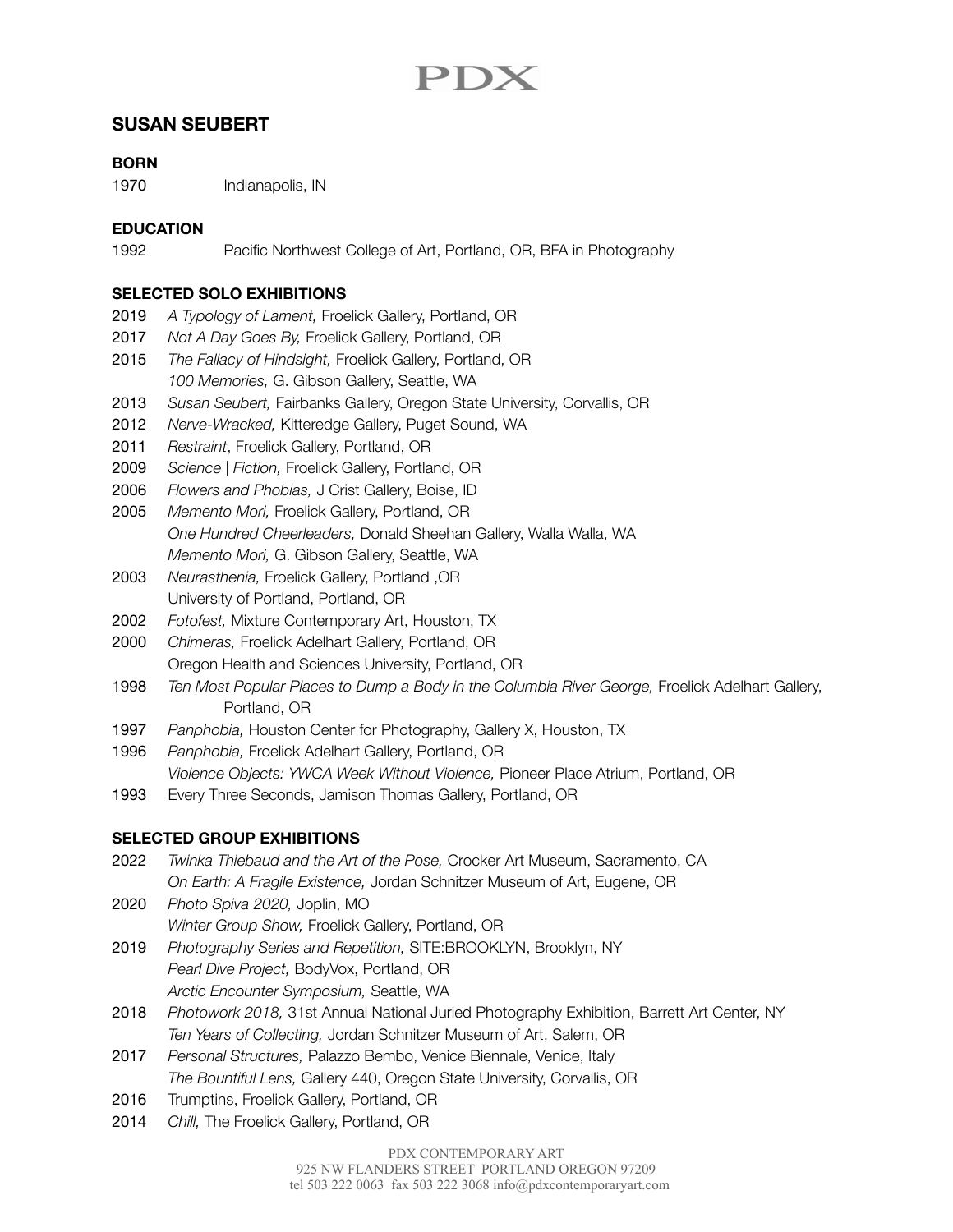*Halcyon Days: The Camera in the Garden,* Portland Art Museum, Portland, OR 2012 *Portland2012,* A Biennial of Northwest Art, Disjecta, Portland, OR *Clouds Enclose Comets: The Envelope,* PDX CONTEMPORARY ART, Portland, OR 2011 *Winter Group Show,* Froelick Gallery, Portland, OR *Miami Aqua,* Installation, Miami, FL 2010 *Interiors,* The Froelick Gallery, Portland, OR *A Concise History of Northwest Art,* Tacoma Art Museum, Tacoma, WA *Chance to Flourish: Private, Public and Wild Gardens,* Oregon State University, Corvallis, OR *8xPDX: Photographs of Portland Architecture*, American Institute of Architects, Portland, OR *Blow-Up,* G. Gibson Gallery, Seattle, WA 2009 *9th Northwest Biennial,* Tacoma Art Musuem, Tacoma, WA (curators: Rock Hushka and Alison de Lima Greene, Museum of Fine Arts, Houston) *A Concise History of Northwest Art,* Tacoma Art Museum, Tacoma, WA *Art In Nature,* The Center for Fine Art Photography, Ft. Collins, CO *Bombs, Lightning, Lava,* Rayko Photo, San Francisco, CA 2008 *Untraceable,* Ronald Feldman Gallery, Portland, OR (curators: Stephanie Snyder, Cooley Gallery, Reed College and Stuart Horodner, Atlanta Contemporary Art Center) *WAR,* Guestroom Gallery, Portland, OR *100 Cheerleaders,* Froelick Gallery, Portland, OR *Yer Killin' Me,* ArtsWest Gallery, Seattle, WA (curator: Deborah Paine) 2007 Building Tradition: Contemporary Northwest Art from the Tacoma Art Museum, Whatcom Museum of History and Art, Bellingham, WA *Winter Group Show,* Froelick Gallery, Portland, OR. *Irqai Extraction,* Froelick Gallery, Portland, OR *Photoing On Car,* J Crist Gallery, Boise, ID 2006 *Winter Group Show,* Froelick Gallery, Portland, OR. *Experience,* L. Coscino Galllery, Pacific Grove, CA. *Group Show,* J Crist Gallery, Boise, ID *Le Noir C'est La Vie,* Abbaye St. Andre Centre d'Art Contemporain, Meymac, France 2005 *Lewis and Clark Territory: Contemporary Artists Revisit Place, Race, and Memory,*  Paley and Levy Galleries, Moore College of Art and Design, Philadelphia, PA *Winter Group Show,* Froelick Gallery, Portland, OR. *Landmark,* Portland Institute for Contemporary Art, Portland, OR *Black and White Photography,* 4 Culture Collection Seattle, WA *Turning Light into Silver*, Museum of Fine Arts, Houston, TX 2004 *Lewis and Clark Territory: Contemporary Artists Revisit Place, Race, and Memory,* Tacoma Art Musuem, Tacoma, WA (curator: Rock Hushka, also at the Yellowstone Art Museum, Billings, MT) *Susan Seubert,* New Work, G. Gibson Gallery, Seattle, WA 2003 *The Female Aim,* G. Gibson Gallery, Seattle, WA *Crossroads, New Art from the Northwest,* Center on Contemporary Art, Seattle, WA (curator: Michael Klein, Microsoft Collection) Celebrating Women in the Arts - Contemporary Northwest Women Photographers Juried Exhibition, Frye Museum, Seattle, WA *Pacific NW Photography Now,* Whatcom Museum, Bellingham, WA (curator: Scott Wallin) *Building Tradition: Gifts in Honor of the Northwest Art Collection,* Tacoma Art Museum, Tacoma, WA *Art About Agriculture,* Oregon State University, Corvallis, OR 2002 *Out of the Frame,* G. Gibson Gallery, Seattle, WA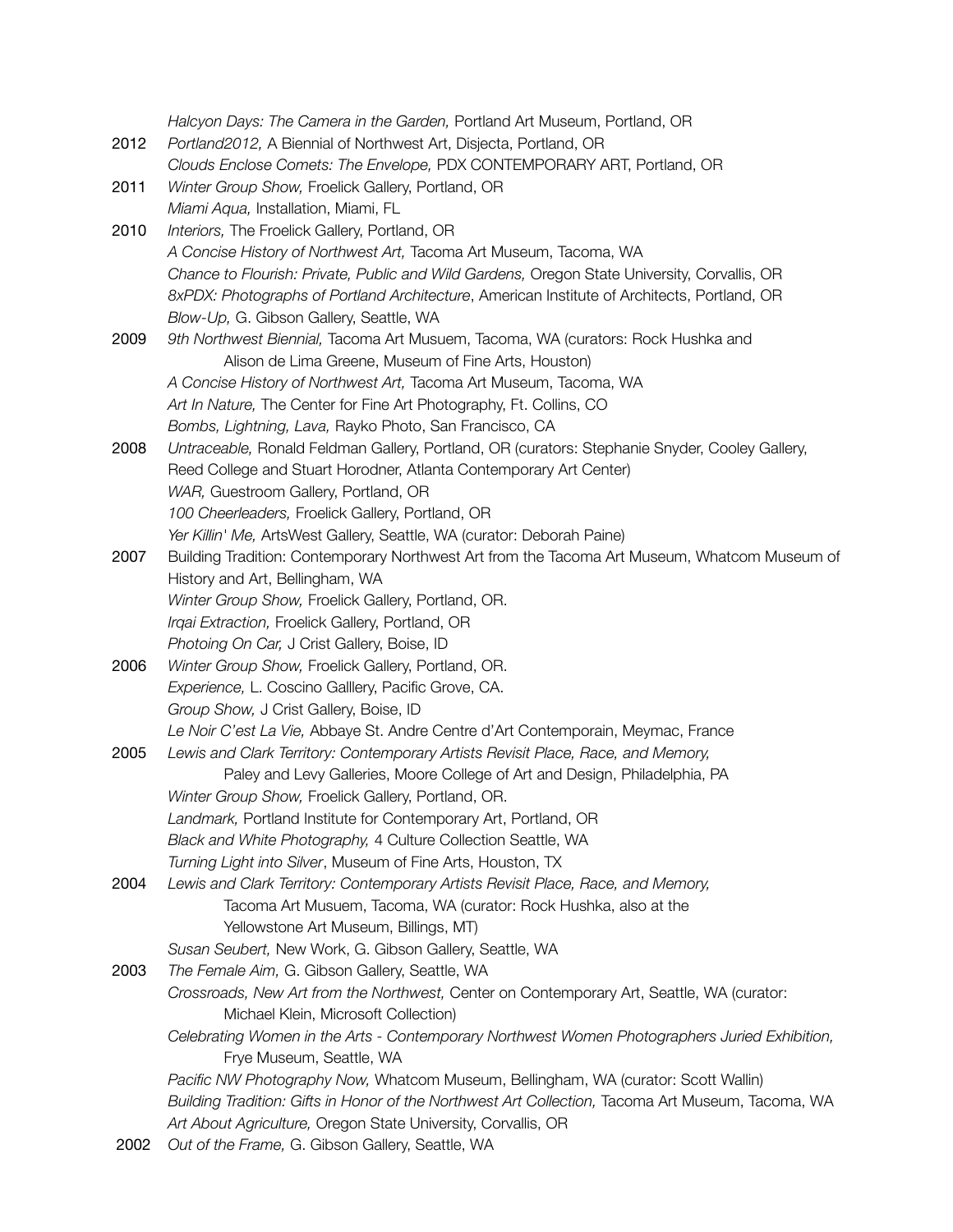*Terra Infirma,* Kitteredge Gallery, University of Puget Sound, Tacoma, WA (curator: Greg Bell) *Alumni Exhibition,* Feldman Gallery, Pacific Northwest College of Art, Portland, OR *Small Wonder,* G. Gibson Gallery, Seattle, WA

- 2001 *Danger,* Exit Art, New York City, NY *East Meets West,* Froelick Gallery, Portland, OR *The Visual Chronicle of Portland: 1999-2001,* Northview Gallery, Portland Community College, Portland, OR *Northwest Narrative: Portland,* Portland Institute for Contemporary Art, Portland, OR *Northwest Annual,* Center on Contemporary Art, Seattle, WA (juror: Michael Sweney) *Northwest Visions: Recent Acquisitions,* Key Tower Building Gallery, Seattle, WA *Oregon Biennial,* Portland Art Museum, Portland, OR (curator: Bruce Gunther) (catalog) *Contemporary Photo Gravure,* Kala Art Institute, Berkeley, CA *Sextablos,* Augen Gallery, Portland, OR (curator: Michael Hernandez) *Guns in the Hands of Artists,* Interstate Firehouse Cultural Center, Portland, OR *Northwest Photography,* Prague House of Photography, Czech Republic (Dec 2001) *New Year, New Work,* G. Gibson Gallery, Seattle, WA *Winter Group Show,* Froelick Gallery, Portland, OR 2000 Oregon's Twentieth Century in Photography, Copeland Gallery, Portland Art Museum, Portland, OR (curator: Terry Toedtemeier) *Gallery Artists,* G. Gibson Gallery, Seattle, WA *Wonder Women: 34 Amazing Oregon Women Artists,* The Art Gym, Marylhurst University, Marylhurst, OR (catalog) *Printwork,* Froelick Adelhart Gallery, Portland, OR *Open Walls,* Portland Institute for Contemporary Art, Portland, OR *Winter Group Show,* Froelick Adelhart Gallery, Portland, OR 1999 *Necropolis*, Galerie Georges-Philippe et Nathalie Vallois, Paris, France *Oregon Biennial,* Portland Art Museum, Portland, OR (curator: Katherine Kanjo) (catalog) *Pacific Rim Exhibitions: Portland,* Terrain*,* San Francisco, CA *Newport Biennial,* Newport Visual Arts Center, Oregon Coast Council for the Arts, Newport, OR (curator: Kristy Edmunds) (catalog) *Portland Photographers,* S.K. Josefsberg Studio, Portland, OR *Plant Forms,* Froelick Adelhart Gallery, Portland, OR *18th Annual Gender Studies Symposium Art Exhibition,* Lewis & Clark College, Portland, OR (curator: Ted Vogel) *Artists Collect,* L&B Viewing Room, Portland, OR (curator: Nan Curtis) 1998 *Paper,* Froelick Adelhart Gallery, Portland, OR *98 Interiors,* The Pavilion at the Japanese Gardens, Portland, OR 1997 *Observation and Invention: Women Photographers 100 Years After the Photo-Succession,* The Art Gym, Marylhurst College, Marylhurst, OR (curator: Terry Hopkins) *The Alchemists Backroom,* Benham Studio Gallery, Seattle, WA (curator: Marita Holdway) *ZYZZYVA: Portland Black and White,* Froelick Adelhart Gallery, Portland, OR *Eye Contact,* Bumbershoot, Seattle Center, Seattle, WA (curator: Jill Janow) *The Garden Show,* Portland Institute of Contemporary Art, Lutz Tire Building No. 2, Portland, OR (curator: Victoria Beal) *Artslate '97,* CoArts, Condon, OR (curator: Jane Beebe) (award) 1996 *Pushing Image Paradigms: Conceptual Maneuvers in Recent Photography,* Portland Institute for
	- Contemporary Art, Portland, OR (curator: Kristy Edmunds) *The Tool Show,* Portland Institute for Contemporary Art, Portland, OR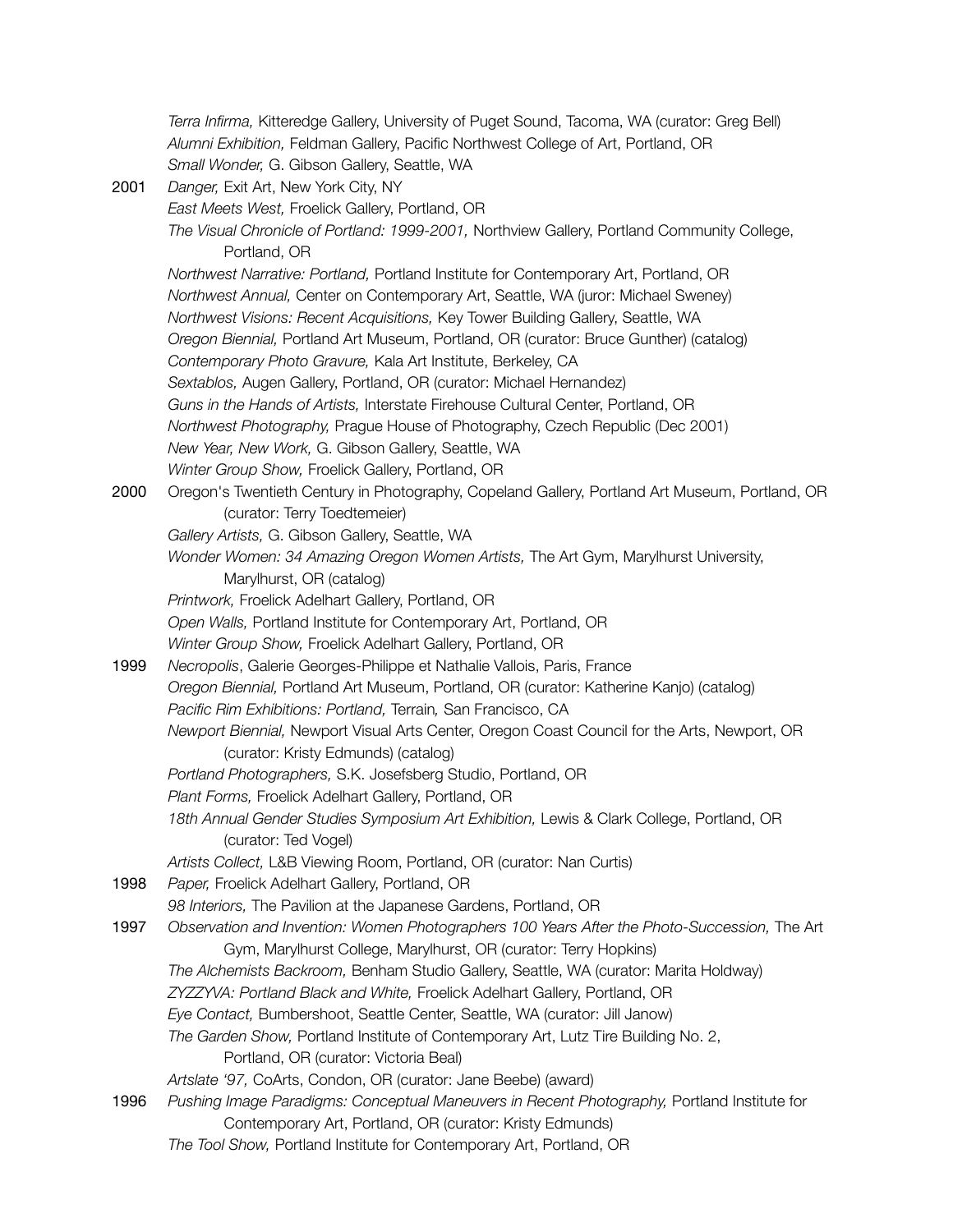*Bloom,* The Heathman, Portland, OR (curator: Elizabeth Leach)

- 1995 *Fifteen Years,* Jamison Thomas Gallery, Portland, OR *The Flower Show,* Jamison Thomas Gallery, Portland, OR *Resonance,* Bush Barn Art Center, Salem, OR
- 1994 *Photo Biennial,* Westport Arts Center, Westport, CT (award) *Recent Works,* Jamison Thomas Gallery, Portland, OR *Botanical Photographs,* Hiram Butler Gallery, Houston, TX
- 1993 *Crosscut*, Portland Art Museum, Portland, OR (curators: Kristy Edmunds, Terry Toedtemeier, John Weber)

*Every Three Seconds,* Jamison Thomas Gallery, Portland, OR

- 1992 *Thesis Exhibition,* Portland Art Museum, Portland, OR (award)
- 1991 AICA New York Studio, New York, NY
- 1990 Wentz Gallery, Pacific Northwest College of Art, Portland, OR

#### **SELECTED AWARDS, FELLOWSHIPS, AND COMMISSIONS**

- 2016 *American Photography '32*
- 2014 *Photography: Photo Essay Saving Old Bangkok,* North American Travel Journalists Association
- 2011 *Photography: Portraits,* North American Travel Journalists Association
- 2010 *Overall Excellence in Photography,* North American Travel Journalists Association
- 2009 *International Photography Awards,* Second Place in Professional Category, "Nature," "Art In Nature," Juror's Choice
- 2008 *Black and White Spider Awards,* Nominee in categories: Still Life, Professional and Fine Art, Professional
- 2003 *Carey and Glen Strome Agricultural Art Memorial Award,* Giustina Gallery, Oregon State University (jurors: Harrison Branch, Tallmadge Doyle, John Olbrantz), purchase award
- 2001 *Betty Bowen Award,* Finalist, Seattle Arts Museum, WA
- 2000 The City of Portland, Oregon, Regional Arts and Culture Council, commission for *The Visual Chronicle of Portland*, six platinum prints of the Chinese Garden in Old Town/Chinatown
- 1999 *Alfred Eisenstaedt Award,* Cover of the Year, administered by Columbia University, Graduate School of Journalism in conjunction with *LIFE Magazine*
- 1998 *1998 Visual Arts Awards: Not Afraid to Walk on the Wild Side Award,* Randy Gragg and D.K. Row, The Oregonian, Portland, 1 January, pp 54, 50
- 1997 *Best of Show,* Artslate '97, CoArts, Condon, OR (curator: Jane Beebe)
- 1996 *Western States Individual Artist's Grant,* Honorable Mention, National Endowment for the Arts
- 1992 *The Abraham and Anna Helman Award for Fine Art Thesis Award for Fine Art,* Pacific Northwest College of Art Photography Department Award, Pacific Northwest College of Art

#### **SELECTED BIBLIOGRAPHY AND REVIEWS**

2020 *"What Made Emmett Ashford, Major League Baseball' s First Black Umpire, an American Hero,"* Smithsonian Magazine, May 2020

*"Portland Protests,"* The New York Times, July 2020 (front page)

- 2019 Select images from *"A Typology of Lament,"* Harper's Magazine, September 2019
- 2018 *#NoFilter,* Laurence King Publishing, London, England
- 2017 *Susan Seubert's Days of the Dead,* Oregon Arts Watch, April 2017, Bob Hicks
- 2016 *Driving While Black,* Smithsonian Magazine, April 2016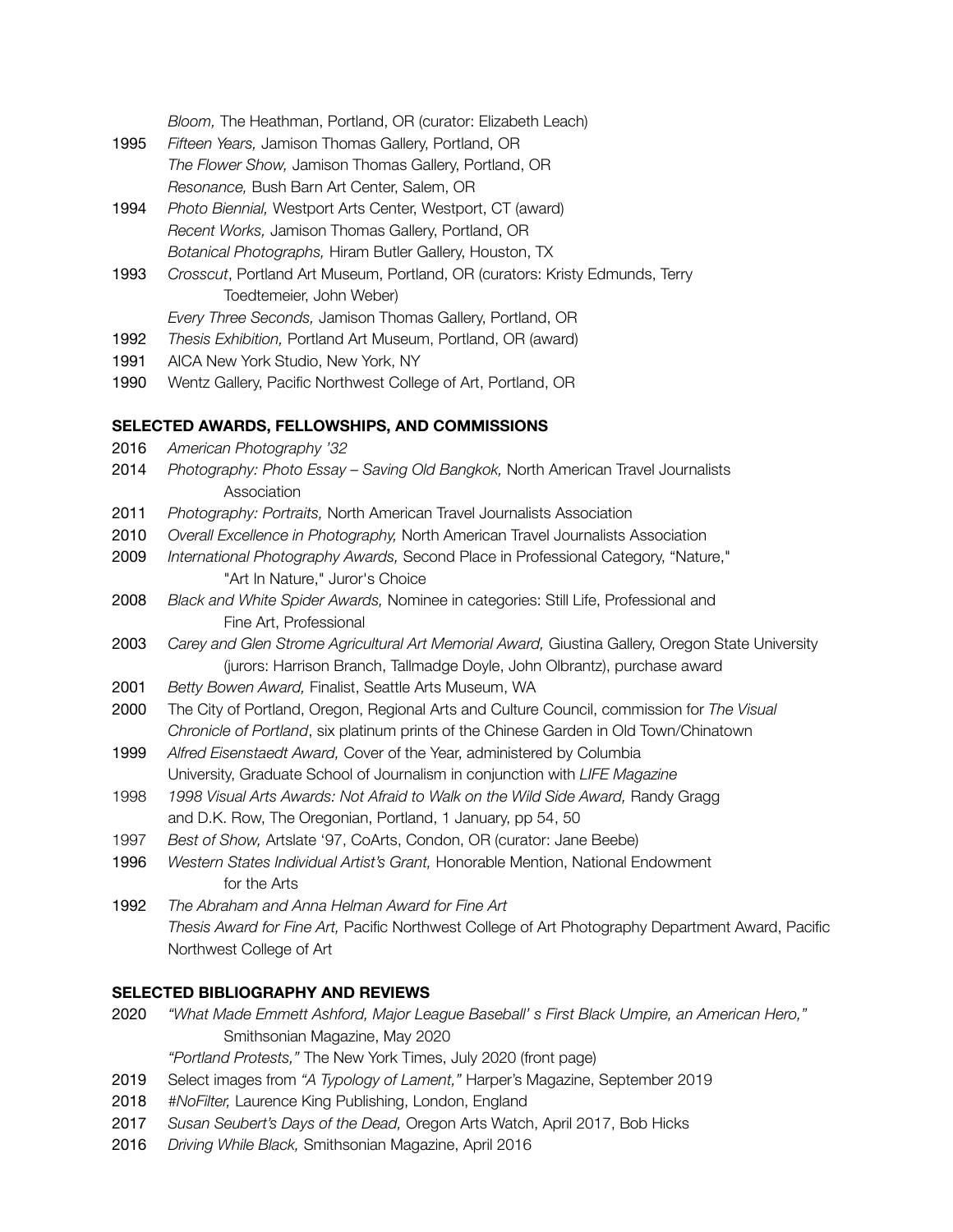*My Maui,* A Hawaiian Homecoming, National Geographic Traveller, UK, November 2016, pp. 90-100

- 2015 *Seubert taps hindsight for evocative show,* David Stabler, The Oregonian *Galleries saturate their walls for Portland Photo Month,* David Stabler, The Oregonian *Destinations of a Lifetime,* National Geographic, pp. 150-151 *The Sound of Music, 50 Years Later the Hills Are Still Alive,* LIFE, pp. 112,113
- 2014 *Is a Hard Life Inherited,* Nicholas Kristof, The New York Times, Sunday Review, pg.11 *The Top 6 Travel Images of 2014,* National Geographic Traveler, Dutch Edition
- 2013 *Nature Morte,* Michael Petry, 2013, pp.151, 270, 278 *Greatest Photographs of the American West,* Capturing 125 Yeasr of Majesty, Spirit and Adventure, National Geographic Books, 2013
	- *101 Objects That Made America,* Smithsonian Magazine, October 2013
	- *Two Poems by Samiya Bashir*, World Literature Today, Cover, September 2013
- 2012 *A Man and His Islands,* Paul Theroux, Smithsonian Magazine, May 2012
- 2011 *Travel, Your Ultimate Technique Guide,* Photography Monthly, Issue 117, pp. 76 77 *Around the Mall,* Smithsonian Magazine, June 2011, pg. 21 *The Trouble with Autobiography,* Paul Theroux, Smithsonian Magazine, January 2011, pp. 76-77 *Descending Into Hawaii's Haleakala Crater,* Tony Perrottet, Smithsonian Magazine, December 2011, Cover, https://bit.ly/2sn0uVP
- 2009 *Lens Balances Horror, Beauty,* The Oregonian, Chas Bowie, May 1, A&E, pp. 35, 36 "Sydney a la Carte," National Geographic Traveler, March 2009 *"City Guide, Portland and Seattle,"* Photo District News, March 2009
	- *"Check In, Check Out,"* The New York Times, Travel, May 24, 2009, pg. 4
- 2008 *Artistic Combat: "War" as theater of the absurd,* The Oregonian, Brian Libby, Jan. 18, 2008 *"'War': What is it good for"?,"* The Oregonian Blog, D.K. Row, January 18 *"Taking on Torture,"* The Oregonian, D.K. Row, March 6, 2008, Section E, pp. 1, 4 *A Refugee From Gangland,* The New York Times, Mimi Read, February 29, 2008.

*House & Home,* pp. 1, 7

- *Authentic San Francisco,* National Geographic Traveler, September, 2008, cover, pp. 80-93
- 2007 *Memento Mori: The Cameraless Tintype,* Boise Journal, October/November 07, p.34
- 2006 *Memento Mori: The Cameraless Tintype,* Camera Arts Magazine, Susan Seubert, December 5/ January 6, pp.18-23
- 2005 *Best Western,* The Philadelphia Weekly, Roberta Fallon, February 16-22, 2005 *Spectral Innocence,* Afterimage, Claire Sykes, July/August, pp. 38-39, 2005 *Susan Seubert: Dark Elegance,* Photographer's Forum, Claire Sykes, Fall 2005, pp. 24-31 *Susan Seubert at Froelick Gallery,* Artweek, Lois Allan, May 2005, pg. 23 vol. 36 issue 4 *Insider's New York City,* National Geographic Traveler, Washington, D.C. May/June. 2005 pp. 66-79 *Insider's Los Angeles,* National Geographic Traveler, Washington, D.C. July/August. 2005 pp. 50-63 *Going Native,* National Geographic Traveler, Washington, D.C., September 2005, pp. 82-92 *Memento Mori and Other Tintypes,* The Portland Tribune, Jill Spitznass, March 2005 *Thanks, Just Looking,* The Portland Mercury, Chas Bowie, March 2005 *F-Stops on the Art Walk,* The Oregonian, Portland, OR, 3 March pg. E1, E3
- 2004 *Hot Ticket,* Sheila Farr, The Seattle Times, Seattle, WA, March 4 *Exploring the Legacy of Discovery,* Regina Hackett, The Seattle Post Intelligencer, Seattle, WA, February 20
	- Catalogue: Lewis and Clark Territory, Contemporary Artists Revisit Place, Race, and Memory, Rock Hushka, pp.32-35
	- *Catalogue: Building Tradition,* Tacoma Art Museum, pg.41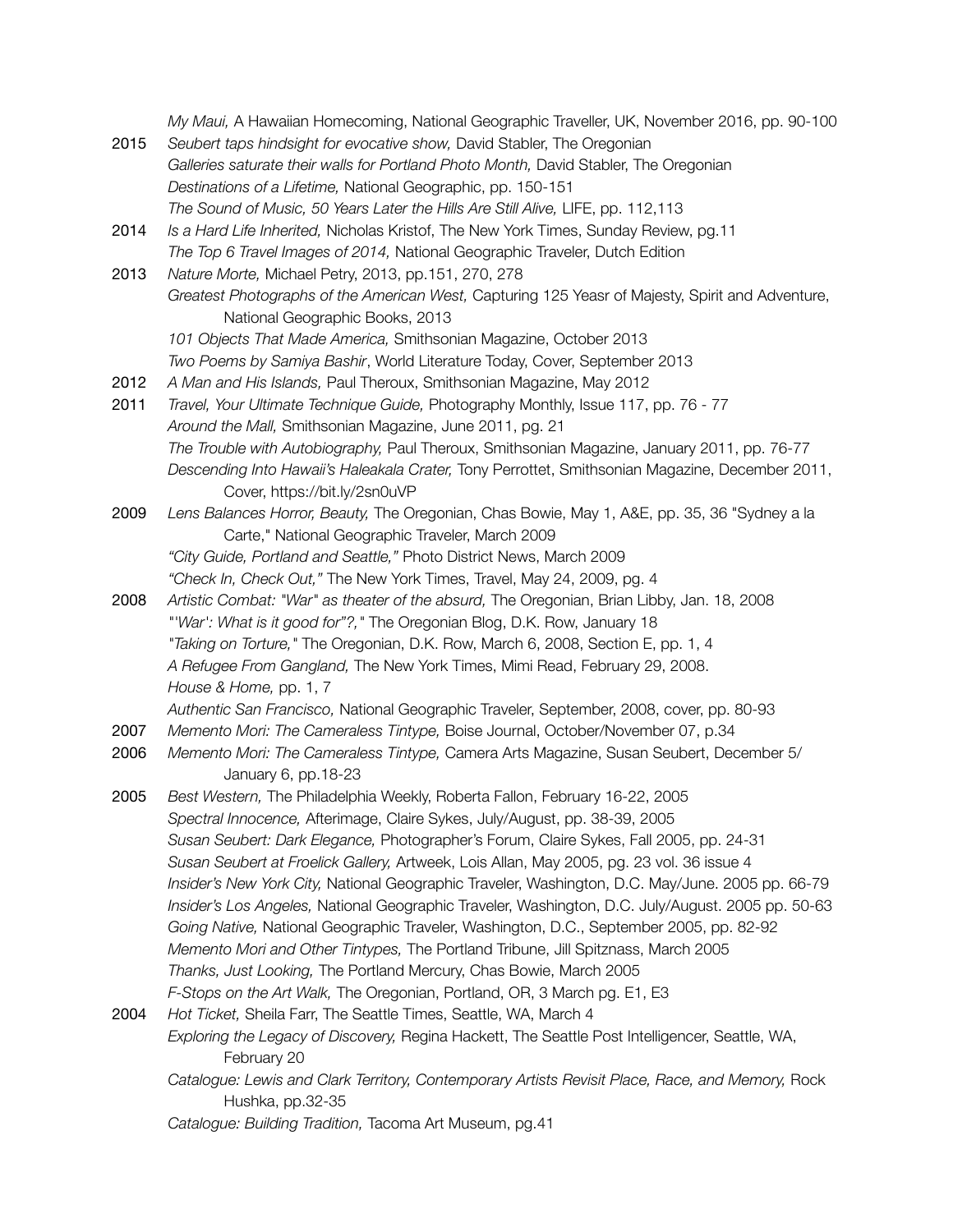- *Lewis, Clark Territory Gets New Look,* Billings Gazette, Christene Meyers, July 30 Canada Coast-to- Coast, National Geographic Traveler, Washington, D.C., November/December 2004 pp. 60-72
- *Neurasthenia,* The Northwest Review, University of Oregon, Eugene, OR, Vol. 42, #3, 2004, pp.77-84
- 2003 *Fry's Focus is on Women Photographers,* M. Kangas, The Seattle Times, Seattle, WA, January 24

Tacoma's Winning Combination, A Posh New Art Museum Gives Double the Measure of the  *Region's Artists*, D.K. Row, The Oregonian, Portland, OR, May 4, F10

*Artsweek,* Radar, D.K. Row, The Oregonian, Portland, 4 May F6

- 2002 *Prints and Proofs of a Curator's Passion,* D. K. Row, The Oregonian, Portland, OR, July 17, B1 *Photography in New York International,* New York, NY, March/April, p.118
- 2001 *Danger,* Ken Johnson, The New York Times, Art in Review, May 4, p. B31 *Exit Art,* Lauren Parker, New York Observer, Spring Art Walk, May 2, p. 4 *Contemporary Photogravure,* Lindsey Westbrook, San Francisco Bay Guardian, Critic's Choice, February 21

*Oregon Biennial 2001,* Karrin Ellertson, The Mercury, Portland, OR, May 10, p. 28

*A Shot of Truth,* Lisa Lambert, Willamette Week, Portland, OR, March 28, p. 69

- *Firearm Art is on Target,* Michaela Bancud, Portland Tribune, Portland, OR, April 20, C4
- *Sextablos,* Karrin Ellertson, The Mercury, Portland, OR, April 12, p. 27

*The City's Art Collection Your Art Collection,* Seattle Arts, WA, Spring, vol 24, #1, p. 5

- *"Guns in the Hands of Artists"* at IFCC, Bob Hicks, The Oregonian, Portland, OR, March 30, p. 49
- *Sensuous "Sextablos",* Bob Hicks, The Oregonian, Portland, Oregon, 30 March, p 48
- *Small Show Creates Big Stir,* Bob Hicks, The Oregonian, Portland, OR, February 11, E6-E7
- *Farewell to All That,* D.K. Row, The Oregonian, Portland, OR, February 4
- *Oregon Biennial 2001,* Portland Art Museum, Portland, OR, pp. 15, 52-53, 63, Essay: Bruce **Guenther**
- 2000 *The Season's Best Bets: Photo Americas 2000,* D.K. Row, The Oregonian, Fall *Arts Preview,* Portland, OR, September 8, A&E, p. 21, (feature image) *Art: Susan Seubert,* CALYX, Corvallis, OR. vol 19, #2, Summer, pp. 47-51 *PICA: Open Walls,* Michaela Lowthian, Willamette Week, Portland, OR, May 17, p. 79 *Gardens,* Meigher Communications
	-
- *20th Century Photography in Oregon,* David Row, The Oregonian 1999 Tin House Magazine, Randy Gragg, No 2 *Chinese Box,* PLAZM, Randy Gragg, No 23 Jenny Deller, PLAZM, Portland, OR, No 21, p. 2 *The Accidental Photographer,* Linda Knittel, Willamette Week, Portland, June 30, pp. 41-43 *Earthly Delights: Eleven Artists Get Their Hands Dirty,* Terri Cohn, Artweek, February, pp. 14-15 *Drawn By Gravity,* Randy Gragg and D.K. Row, The Oregonian, A&E. January 1, pp. 54-5 *Oregon Biennial,* Portland Art Museum, Essay: Katherine Kanjo, p. 28 (exhibition catalog) *A Good Look Around,* Daniel Duford, Willamette Week, Visual Arts, Portland, OR, August 11, p. 75 *The Best Magazine Photography of the Year,* LIFE, Spring, pp. 132-33 *Hooray for Biennial! Let' s Change it for 2001,* Randy Gragg, The Oregonian, August 8 *In The Spotlight,* Randy Gragg, The Oregonian, August 4 *Art on the Edge,* Ron Cowan, Statesman Journal, Salem, OR, August 1, pp. 1D, 5D *Oregon Biennial: Two Views,* Sue Taylor and Randy Gragg, The Oregonian, August `, pp. 1, 4 *Art Old and New,* Tricia Jones, The Colombian, July 29, pp. F14, F21 *Another View of the New,* D.K. Row, The Oregonian, A&E, July 30, p. 70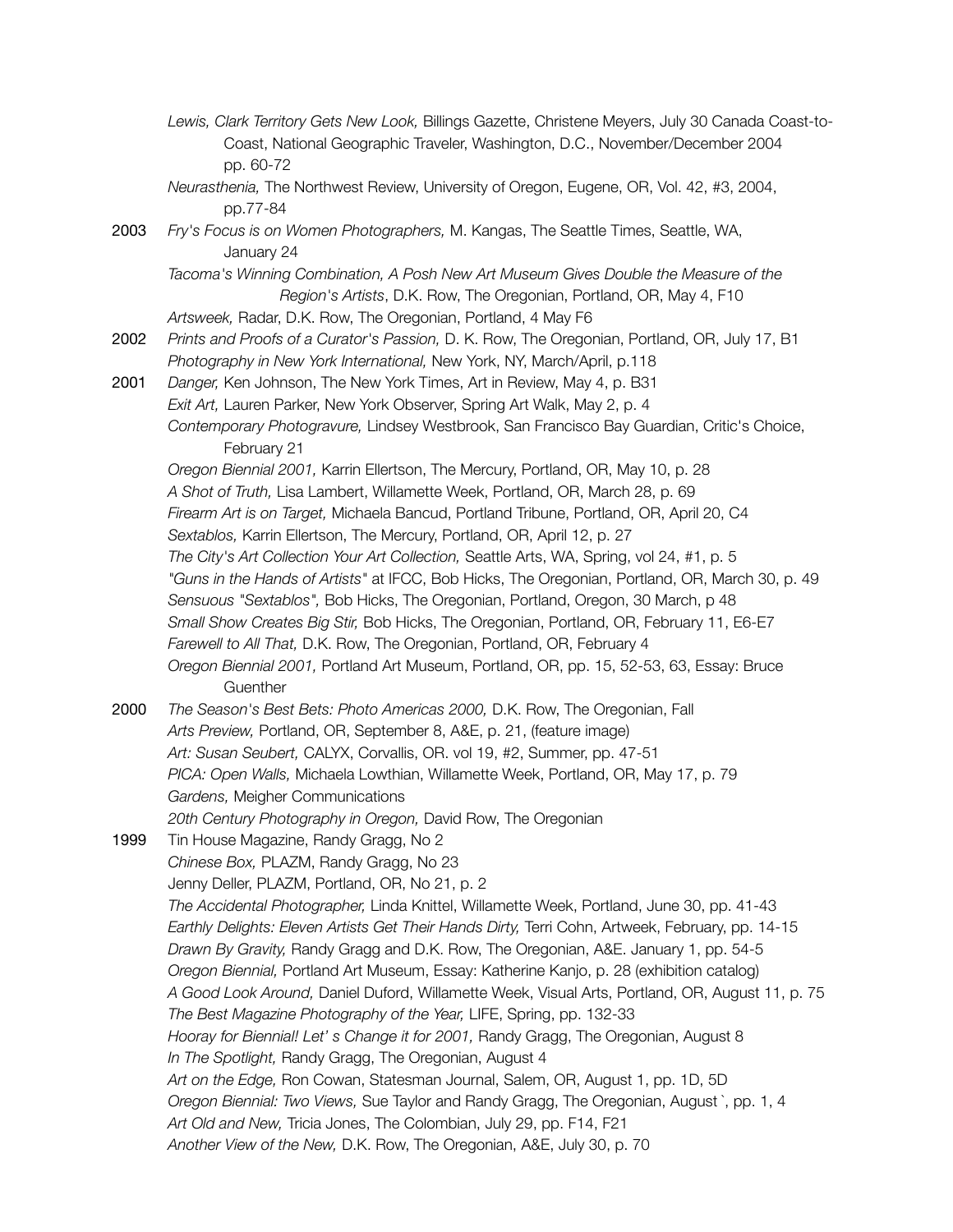*The Spirit of '99,* Karen E. Steen and Caryn B. Brooks, Willamette Week, Portland, June 28, E3 *Curator Nips Biennial List: Only 25 of 700 Artists Chosen,* Randy Gragg, The Oregonian, June 20, E3

- 1999 *Oregon Biennial Artists Chosen,* Kate Bonasinga, Willamette Week, Portland, p. 66 *In Second Year, Biennial Curator Urges New Forms,* Randy Gragg, The Oregonian, February 14, p. F12
	- *Newport Biennial,* Kristy Edmunds and Nancy Jane Reid, Newport Visual Arts Center, Oregon Coast Council for the Arts (exhibition catalog)

*Images More Than What They Seem in Newport Biennial,* News Times, Newport, OR, May 28

- 1998 *Tales of Darkness,* D.K. Row, The Oregonian, A&E, p. 62 *Dance of the Seven Choreographers,* Just Out, Portland, OR, June 19, p. 66 Byron Beck, The Oregonian, A&E, June 12
- 1997 *Women in Photography,* Lois Allen, Artweek, December, Vol. 28, #12, pp. 24-26 *Works on Paper Originally in B&W by Seattle/Portland Artists,* Curated by Barbara Shaiman & Charles Froelick, ZYZZYVA, San Francisco, CA, Fall, No. 50,p. 44 (exhibition catalog)
	- **Observation and Invention: A Marylhurst Exhibit Shows the Varied Works of 14 Women**  *Photographers,* Bob Hicks, The Oregonian, A&E, 26 September, pp. 60-61
	- *Observation and Invention: Oregon Women Photographers,* Terri Hopkins, The Art Gym, Marylhurst University, OR (exhibition brochure)
	- *Susan Seubert: Police Reports (Standard Forms, Objects),* Northwest Review, Eugene, OR, Summer, Vol 35, No. 2, pp. 59-75
	- *UO Puts Chosen Few On Display,* Randy Gragg, The Oregonian, A&E, 12 January, E3
	- *Susan Seubert: Panphobia,* Center, Houston Center for Photography, Houston, TX, January/ February, p. 1
- 1996 *6/27-8/24 1996: Pushing Image Paradigms—Susan Seubert,* Portland Institute for Contemporary Art, Portland, OR, pp. 32-35 (exhibition catalog)
- 1993 *The Next Wave,* Randy Gragg, The Oregonian, A&E, February 7, pp. K1, 4 *Photo's Eye: A Woman's View of Danger,* Randy Gragg, The Oregonian, A&E, February 13, p. C8
- 1992 *The Photo Review,* Fall

# **LECTURES AND ARTIST TALKS**

- 2018 "DIY: Do It Alone But Not By Yourself," TEDx Talk, Emory and Henry College, Emory, VA
- 2016 "I've led Two Lives," Pacific Northwest College of Art, Portland, OR
- 2015 "Storytelling with National Geographic," OPTIC, New York, NY "Food Photography that Captures the Local Flavor," OPTIC, New York, NY "I've Led Two Lives," Pacific Northwest College of Art, Portland, OR
- 2014 "The Travel Assignment," National Geographic Seminar, Los Angeles, CA "The Travel Assignment," National Geographic Seminar, Portland, OR
- 2013 "I've Led Two Lives," Clark College, Vancouver, WA
- 2010 "I've Led Two Lives," Portland Art Museum, Portland, OR
- 2009 Lunchtime Chat, Photolucida, Portland, OR Lewis and Clark College, Portland, OR
- 2007 National Geographic Traveler Photographers Lectures, Puerto Rico
- 2005 Whitman College, Walla Walla, WA National Geographic Traveler Photographers Lectures, Coeur d'Alene, ID
- 2003 Women In the Arts, University of Portland, Portland, OR Artbeat, Portland Community College, Portland, OR Portland Art Museum, Portland, OR